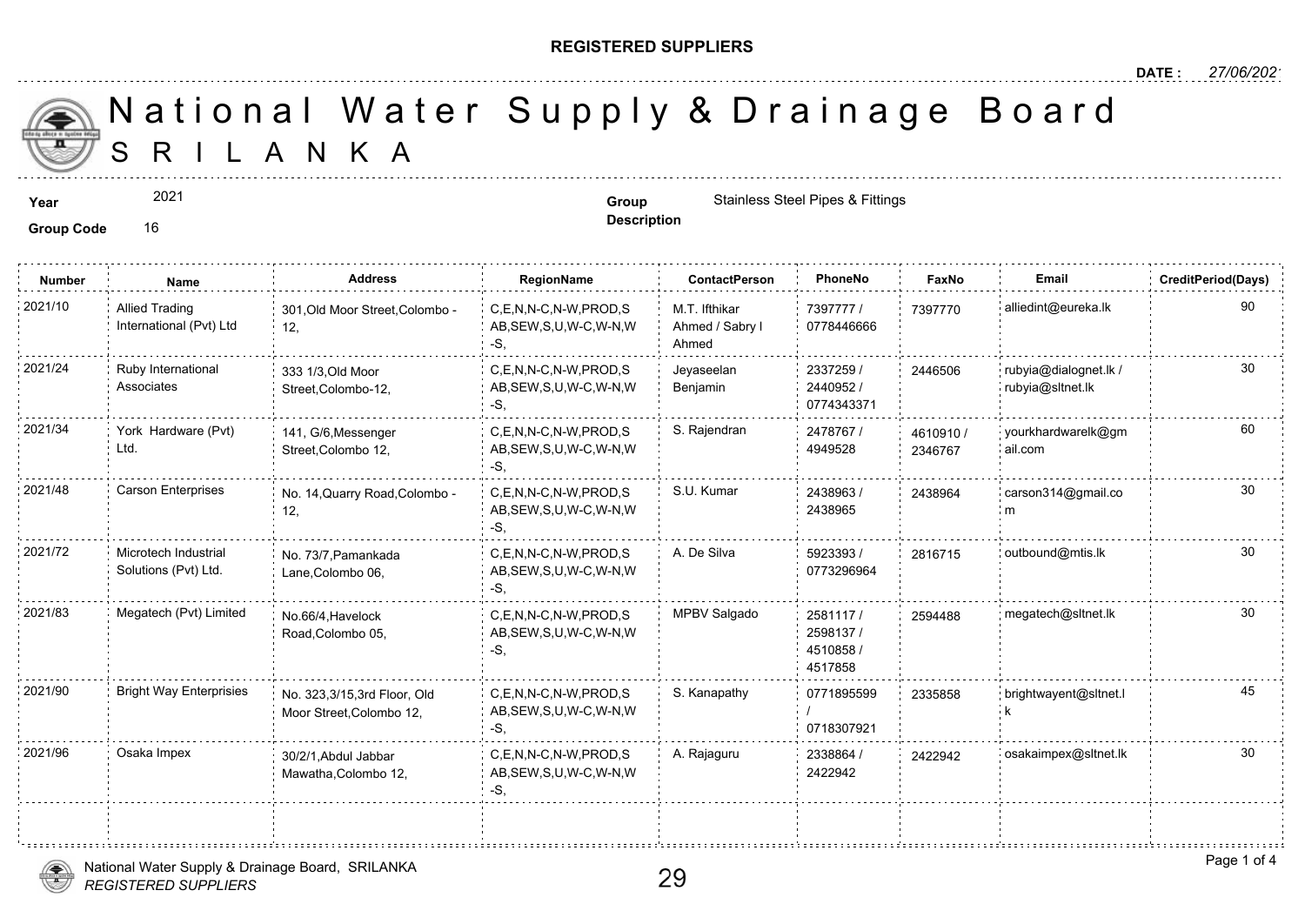

## S R I L A N K A National Water Supply & Drainage

2021

**Description**

**Year Group Group Group** Stainless Steel Pipes & Fittings **Contains State Contains Steel Pipes & Fittings** 

**Group Code** 16

| Name                                             | <b>Address</b>                                                     | RegionName                                                | <b>ContactPerson</b>                             | PhoneNo                              | Faxl   |
|--------------------------------------------------|--------------------------------------------------------------------|-----------------------------------------------------------|--------------------------------------------------|--------------------------------------|--------|
| <b>Marshal Trading</b><br>Company                | No. 232, Old Moor<br>Street, Colombo 12,                           | C.E.N.N-C.N-W.PROD.S<br>AB, SEW, S, U, W-C, W-N, W<br>-S. | DAJ Sydney                                       | 2343452                              | 233325 |
| Monara Steel Centre                              | No.333-2/18, Old Moor<br>Street, Colombo 12,                       | C,E,N,N-C,N-W,PROD,S<br>AB, SEW, S, U, W-C, W-N, W<br>-S, | S. Shivakumar                                    | 2470738 /<br>2470739/<br>2390882     | 232010 |
| <b>Campion Enterprises</b>                       | 311, First Floor, Old Moor<br>Street, Colombo 12,                  | C.E.N.N-C.N-W.PROD.S<br>AB, SEW, S, U, W-C, W-N, W<br>-S. | Umesh Kumar                                      | 2470025                              | 242189 |
| S.A.S. Engineering (Pvt)<br>Ltd.                 | No. 83, Galle Road, Mount<br>Lavinia,                              | C,E,N,N-C,N-W,PROD,S<br>AB, SEW, S, U, W-C, W-N, W<br>-S. | H. Bulathsinghala                                | 2727227                              | 454118 |
| Innovate Trading                                 | No. 26/26,3rd<br>Lane, Alubogahalandha,<br>Mavittara, Piliyandala, | C,E,N,N-C,N-W,PROD,S<br>AB, SEW, S, U, W-C, W-N, W<br>-S. | Yasitha C<br>Kumarasinghe                        | 5332266 /<br>0714203203              | 533226 |
| Wino Trading (Pvt) Ltd.                          | No.314 - 2/1, Old Moor<br>Street, Colombo 12,                      | C.E.N.N-C.N-W.PROD.S<br>AB, SEW, S, U, W-C, W-N, W<br>-S, | virosh                                           | 0714727427<br>0716024090             |        |
| Magnum Technolgies<br>(Pvt) Ltd                  | No. 429, Galle<br>Road, Ratmalana,                                 | C,E,N,N-C,N-W,PROD,S<br>AB, SEW, S, U, W-C, W-N, W<br>-S. | Janik Rodrigo                                    | 2637711 /<br>2612954                 | 263772 |
| Eastern Trading<br>Company                       | 273, Old Moor Street, Colombo -<br>12,                             | C.E.N.N-C.N-W.PROD.S<br>AB, SEW, S, U, W-C, W-N, W<br>-S. | K. Gopal / S. Sivaji                             | 2431544 /<br>2447290 /<br>2333644    | 244729 |
| <b>Allied Trading</b><br>International (Pvt) Ltd | 301, Old Moor Street, Colombo -<br>12,                             | C,E,N,N-C,N-W,PROD,S<br>AB, SEW, S, U, W-C, W-N, W<br>-S, | M.T. Ifthikar<br>Ahmed / Sabry<br>Ifthikar Ahmed | 7397777/<br>0778446699<br>0778446666 | 739777 |
|                                                  |                                                                    |                                                           |                                                  |                                      |        |

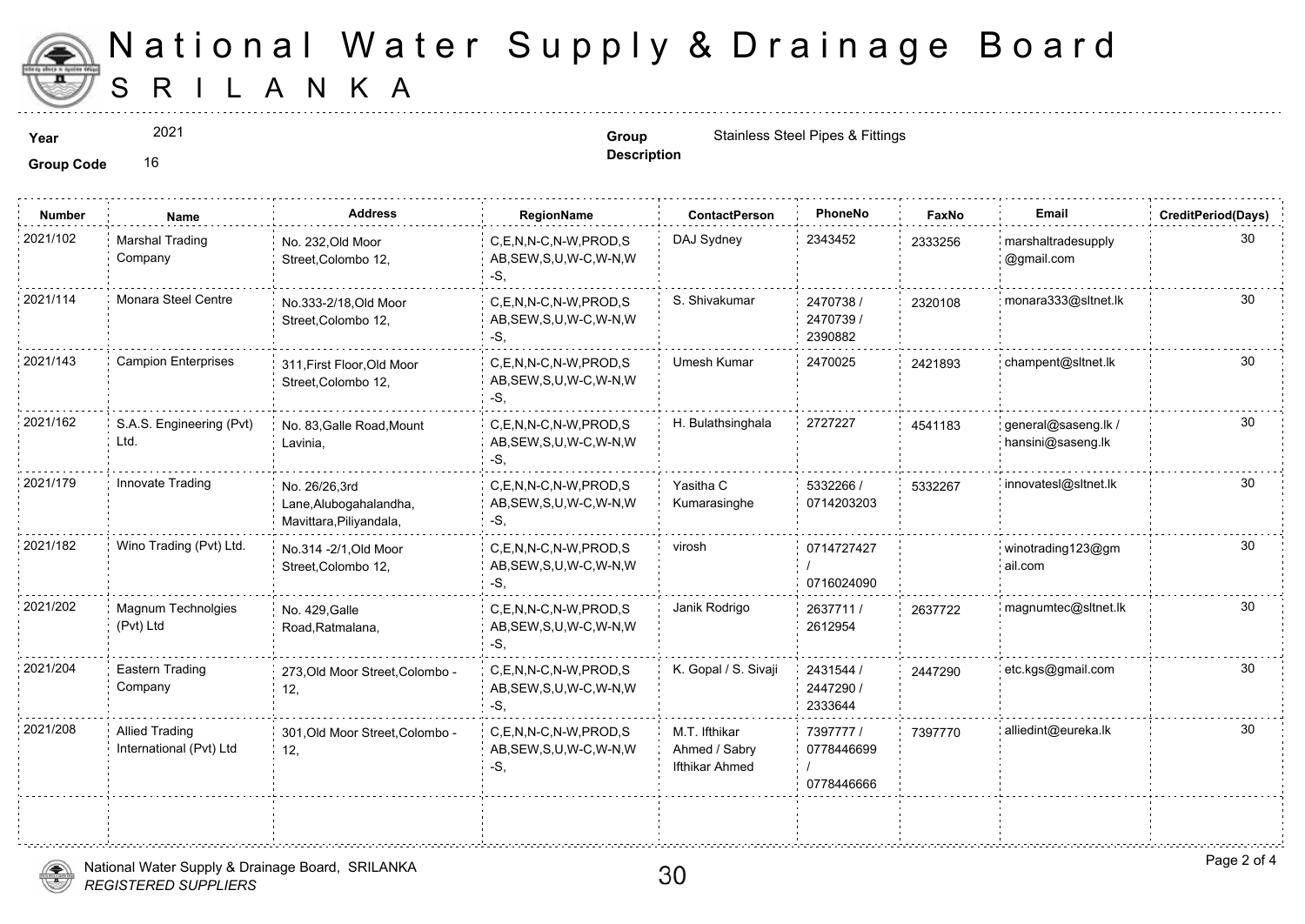

## S R I L A N K A National Water Supply & Drainage

2021

**Description**

**Year Group Group Group** Stainless Steel Pipes & Fittings **Contains State Contains Steel Pipes & Fittings** 

**Group Code** 16

| <b>Number</b> | Name                                 | <b>Address</b>                                          | RegionName                                                   | <b>ContactPerson</b>                                 | PhoneNo                           | Faxl   |
|---------------|--------------------------------------|---------------------------------------------------------|--------------------------------------------------------------|------------------------------------------------------|-----------------------------------|--------|
| 2021/226      | Jedara International<br>(Pvt) Ltd    | No. 58/1, Peiris Mawatha,<br>Kalubowila, Dehiwala,      | C,E,N,N-C,N-W,PROD,S<br>AB, SEW, S, U, W-C, W-N, W<br>-S.    | Damith<br>Wickramasinghe /<br>Janaka<br>Edirisooriya | 2764957 /<br>2765958 /<br>2766363 | 441195 |
| 2021/333      | C Ceylon Suppliers (Pvt)<br>Ltd      | No. 21, Palm Grove, Colombo -<br>03,                    | C.E.N.N-C.N-W.PROD.S<br>AB, SEW, S, U, W-C, W-N, W<br>-S.    | Ravindra De Mel                                      | 0718716852                        |        |
| 2021/334      | Fruntrunner<br>International         | No. 21, Palm Grove, Colombo<br>03,                      | C,E,N,N-C,N-W,PROD,S<br>AB, SEW, S, U, W-C, W-N, W<br>$-S$ . | W Ravindra De<br>Mel                                 | 0718716852                        |        |
| 2021/411      | Rower International                  | 364-1/1, Old Moor<br>Street, Colombo 12,                | C.E.N.N-C.N-W.PROD.S<br>AB, SEW, S, U, W-C, W-N, W<br>-S.    | A Aravindakumar                                      | 2391700 /<br>0777634321           | 239970 |
| 2021/421      | Union Hardware                       | 278, Galle Road, Ratmalana,                             | C.E.N.N-C.N-W.PROD.S<br>AB, SEW, S, U, W-C, W-N, W<br>-S.    | <b>ACM Mansoor</b>                                   | 2761100                           | 273725 |
| 2021/433      | IMSL International (Pvt)<br>Ltd.     | No.145, Dambulla Road, Naula,<br>Matale,                | C,E,N,N-C,N-W,PROD,S<br>AB, SEW, S, U, W-C, W-N, W<br>$-S,$  | Imalka Chalith<br>Liyanage                           | 0777957495                        |        |
| 2021/465      | Onida Steels                         | No. 41, Quarry Road, Colombo<br>12,                     | C,E,N,N-C,N-W,PROD,S<br>AB, SEW, S, U, W-C, W-N, W<br>-S,    | G Ram Shankar                                        | 2445065 /<br>2338889/<br>2459990  | 245999 |
| 2021/486      | St. Theresa Industries<br>(Pvt) Ltd. | No. 399, Gunasekara<br>Mawatha, Heiyanthuduwa,          | C,E,N,N-C,N-W,PROD,S<br>AB, SEW, S, U, W-C, W-N, W<br>$-S$ . | Erandika<br>Subashani                                | 4651777                           | 489781 |
| 2021/490      | Cooper International                 | No.293,1/1 First Floor, Old Moor<br>Street, Colombo 12, | C.E.N.N-C.N-W.PROD.S<br>AB, SEW, S, U, W-C, W-N, W<br>$-S$ , | R Dhananjith                                         | 2433659 /<br>2444868              | 233714 |
|               |                                      |                                                         |                                                              |                                                      |                                   |        |